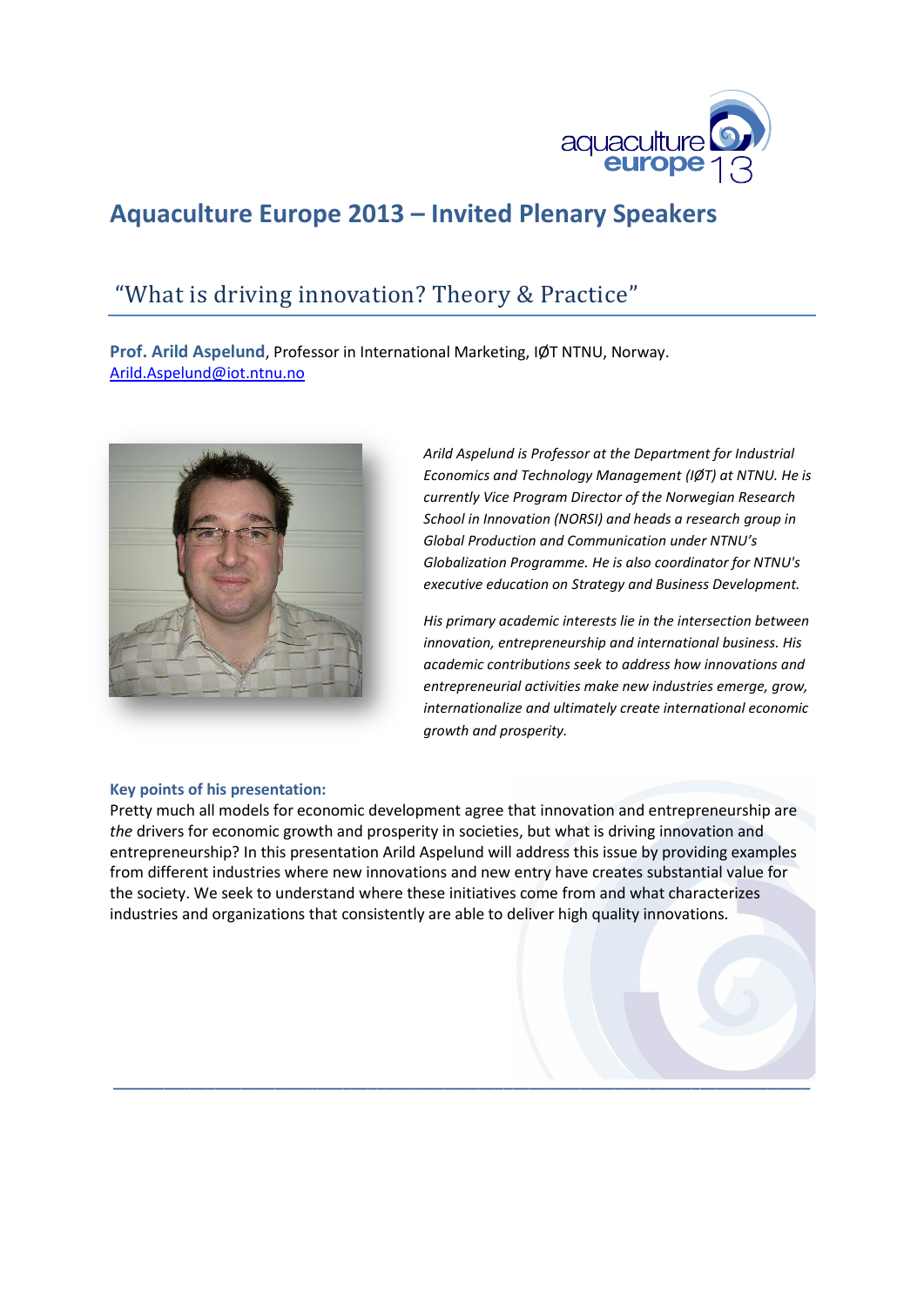## "Understanding the genotype-phenotype map and its practical implications"

**Prof. Stig Omholt**, Research Professor at the Norwegian University of Science and Technology (NTNU) in Trondheim and at the Norwegian University of Life Sciences (UMB) at Aas, Norway. [stig.omholt@ntnu.no](mailto:stig.omholt@ntnu.no)

*He was until recently Director of the Centre for Integrative Genetics (CIGRENE) at UMB and Kristine Bonnevie professor at the COE Centre for Ecological and Evolutionary Synthesis at the University of Oslo. He is now Director of a newly established cross-campus biotechnology programme at NTNU, named NTNU Biotechnology - the Confluence of Life Sciences, Mathematical Sciences and Engineering.* 

*Stig Omholt has over the years worked on a wide range of research themes, including sociobiology, biogerontology, mathematical modelling of brain physiology, the mathematics of tanning, linking genetics theory with systems dynamics to establish a real quantitative genetics theory, experimental evolution of single-celled eukaryotes, linking genetics to cardiovascular modelling, the etiology of hypertension, and the ultimate reasons for why the salmon possesses a pink flesh. Omholt played a key role in the establishment as well as the funding of the Atlantic Salmon Genome Sequencing Project. He was also involved in the sequencing of the Atlantic cod genome.* 



### **Key points of his presentation:**

The relation between genotype and phenotype can be conceptualized as a *genotype-phenotype map*  (GP map), assigning a phenotype to each possible genotype. The GP map concept applies to any time point in the ontogeny of a living system and it is an abstraction of a relation that is the outcome of very complex dynamics that include environmental effects. An understanding of this dynamics has the potential to become transformative also for the aquaculture sector. However, it demands introduction of methodology and concepts that go far beyond what is contained in current genomemapping paradigms. The talk will focus on the challenges involved in filling the genotype-phenotype gap with causal content and point to possible practical implications.

**\_\_\_\_\_\_\_\_\_\_\_\_\_\_\_\_\_\_\_\_\_\_\_\_\_\_\_\_\_\_\_\_\_\_\_\_\_\_\_\_\_\_\_\_\_\_\_\_\_\_\_\_\_\_\_\_\_\_\_\_\_\_\_\_\_\_\_\_\_\_\_\_\_\_\_\_\_\_\_\_\_\_**